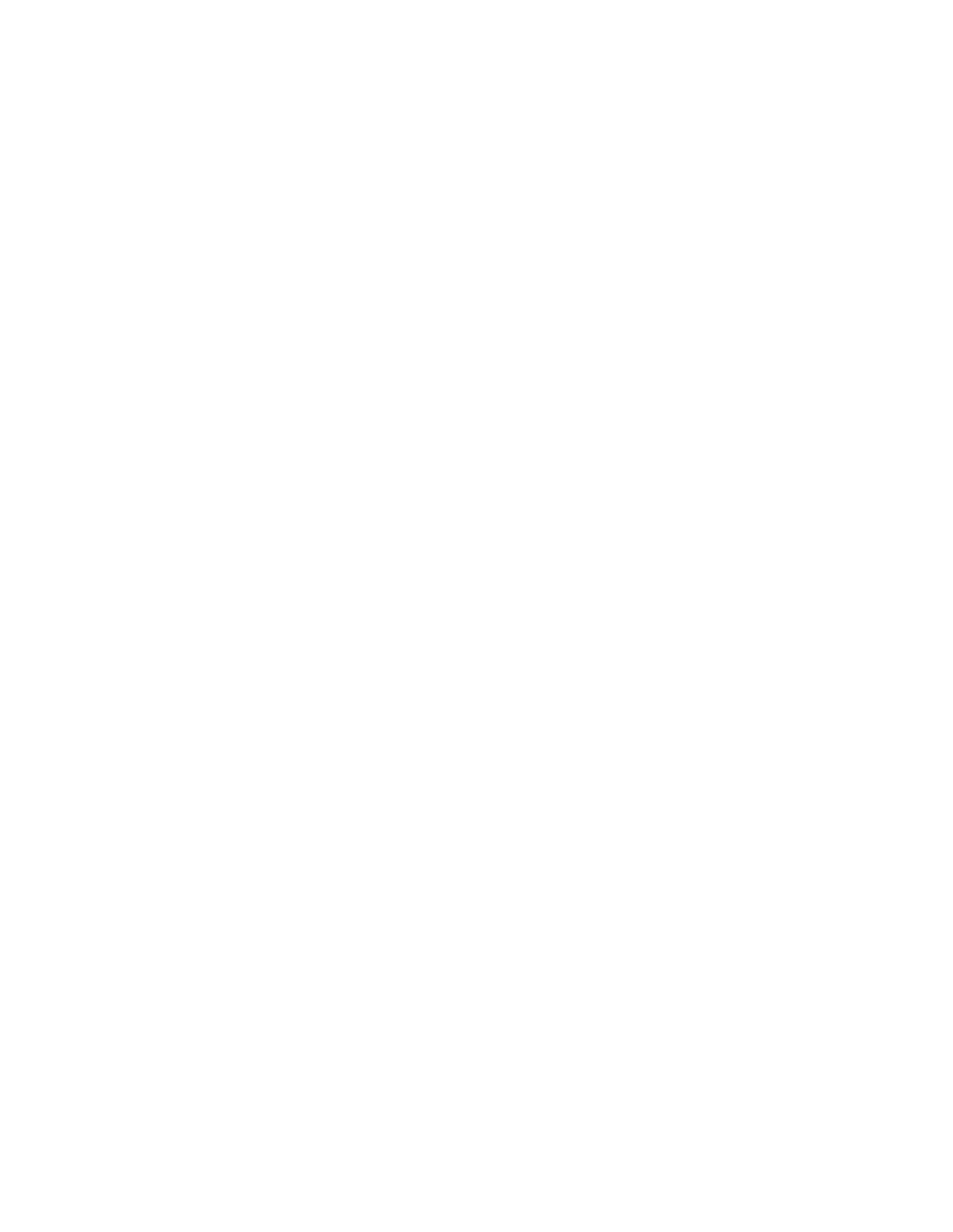# **1. Code of Conduct**

- 1.1. League play with the City of Meridian operates under a Code of Conduct. All participants, coaches, mangers, and spectators are expected to abide by this Code of Conduct while on City of Meridian fields. Unsportsmanlike conduct, violence, threat of violence, and profanity will not be tolerated.
- 1.2. Respect the rules of the game and how it should be played.
- 1.3. Respect opponents by remembering a worthy opponent brings out the best in a player.
- 1.4. Respect the game officials even when calls are not agreed with.
- 1.5. Respect teammates and remember commitment on and off the playing field.
- 1.6. Respect the tradition of the game and remember it is a privilege to participate.
- 1.7. Be mindful of personal conduct. Make sure no action occurs that could reflect adversely on sponsors or teams. Remember, inappropriate action of even one player can reflect upon the entire team and the game of softball.

#### **2. ADA Accommodations**

- 2.1. A player requesting ADA accommodations must provide written documentation to the Sports Coordinator.
- 2.2. Once the player is approved the following accommodations can take place:
	- 2.2.1.A player can have a courtesy runner of the same gender from home plate, starting from the third base line extended.
	- 2.2.2.The courtesy runner must be the player who most recently finished their turn at bat (of the same gender.)
	- 2.2.3.The courtesy runner cannot leave until the bat makes contact with the ball.
	- 2.2.4.This courtesy runner does not count towards the team's general courtesy runner in that inning.
	- 2.2.5.The courtesy runner is not required to stop at first base.

#### **3. Added/Late Players**

3.1. Players can be added at any time, up to ten players per team, and must be added to the end of the lineup as well as be declared to the umpire. The umpire will communicate the late arrival to the scorekeeper and the opposing team.

#### **4. Age Minimums**

4.1. A player must be 18 years of age or older to participate and be eligible for the Adult program.

#### **5. Awards**

- 5.1. Awards will be awarded to the  $1<sup>st</sup>$  and  $2<sup>nd</sup>$  place teams of the end of the season tournament.
- 5.2. First place teams will receive individual awards and the option of a \$20 Meridian Parks and Recreation Credit or a Team Plaque. *Awards are subject to change.*
- 5.3. Second place teams will receive a \$20 Meridian Parks and Recreation Credit.

*The Meridian Parks and Recreation credit can only be used for Meridian Parks and Recreation Adult Sports Player Fees. They cannot be used as a refund, redeemed for cash, team fees, or any other program. The credit will be in the Managers name and can only be redeemed by the Manager. The Credit will expire one year from the date issued. It is the Managers responsibility to notify staff of the credit at the time of registration.*

# **6. Coach/Team Representative Responsibilities**

- 6.1. Roster forms must be current at all times. This includes full names, age, phone number, street address and/or PO Box, city, state, ZIP code, and t-shirt size for each player, coach, manager, or team representative.
- 6.2. Ensure that all players, coaches, managers, and team representatives have read and signed the Roster form prior to playing. Players, coaches, managers and team representatives who have not signed the roster may not participate in the City of Meridian programs.
- 6.3. Make payment of all associated team fees by posted deadlines. Teams who have not met fee requirements will not be allowed to play until such time all fees are paid.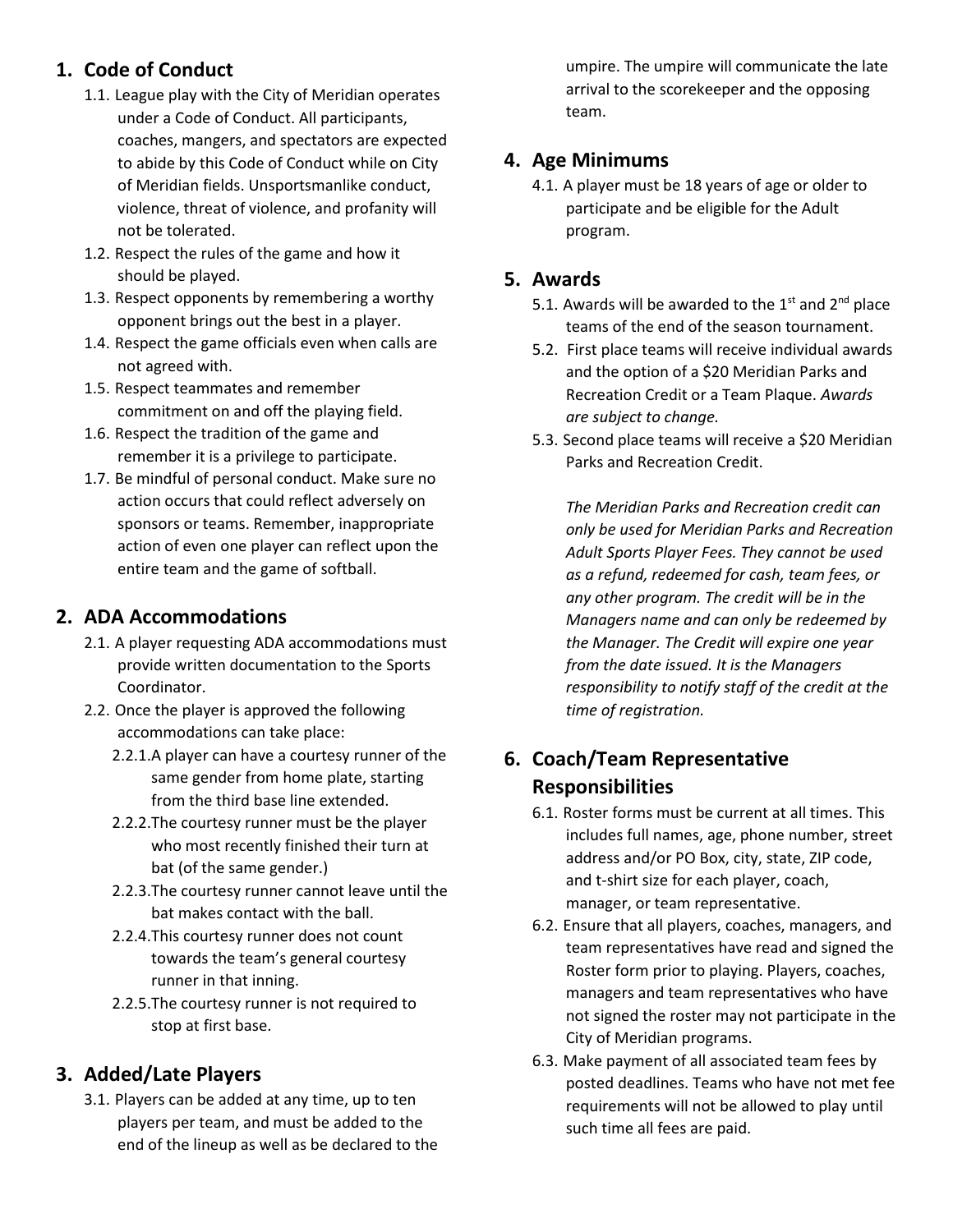- 6.4. Immediately notify Softball Coordinator of any coaching and/or team representative changes, including new contact information.
- 6.5. Maintain control of team/players during a dispute. Team coaches and/or designated team representatives are ultimately responsible for personal and team member actions.
- 6.6. Coaches are the only team member that may communicate with the umpire during or after a dispute.
- 6.7. On game nights, coaches must be prepared to meet with the assigned umpire and opposing team's coach at home plate to discuss game rules, variations, and/or disputes.
- 6.8. Teams are responsible for the conduct of spectators who are affiliated with their teams. A game may be suspended until an offensive spectator leaves or until police arrive.
- 6.9. No children will be allowed in the dugouts or playing area. Only the players, coach, and scorekeeper will be allowed in the dugouts.
- 6.10. Ensure that all equipment used by team/players is approved equipment by the league sanctioning body.
- 6.11. Clean out the dugout after each game.

#### **7. Count**

7.1. Batter will start with a 1-1, and the batter will get 3 balls, 2 strikes, and 1 courtesy foul.

#### **8. Courtesy Runner**

- 8.1. One courtesy runner per inning for each team.
- 8.2. The courtesy runner must be the player who most recently finished their turn at bat (same gender for Coed.)

#### **9. Disciplinary Appeal Process**

9.1. Individuals may appeal a disciplinary action. Appeals shall be directed to the Sports Coordinator. The individual must submit the appeal in writing to the Softball Coordinator, City of Meridian Parks and Recreation, 33 E. Broadway Ave., Suite 206, Meridian, Idaho 83642, within three business days from the date of the violation.

- 9.2. Appeals will be addressed by the appropriate City of Meridian staff and/or appeals committee.
- 9.3. All suspensions will begin at the time of ejection regardless of when the appeal meeting takes place.
- 9.4. If the City of Meridian staff feels the appeal is warranted, a disciplinary action hearing will be held within five business days.
- 9.5. If the appeal date is missed, then the disciplinary action will stand.
- 9.6. The decision of the hearing and/or appeal will be made and communicated within 24 hours. Players will be notified by phone call, letter, and/or notification of team coach.
- 9.7. Should a suspended player play a game prior to the appeals hearing, the appeal is automatically denied, and the team they are playing for will forfeit all games played with the suspended player. A team that knowingly allows a suspended player to play will be subject to *Rule Ejections/Suspensions.*

# **10.Ejections/Suspensions**

- 10.1. A player, manager, coach, or spectator ejected from a game must leave the premises immediately. The ejected person is not allowed on the premises for the remainder of the evening. *Failure to leave the facility will result in the game ending and a forfeit for the associated team.* They will be subject to the following penalties:
	- 10.1.1.First Ejection

One-game suspension from the fields and from the next scheduled league game with that team and cannot be involved in the next game in any way. Probation for the remainder of the season.

10.1.2.Second Ejection

A 30-day suspension from the fields, from all league play with that team and any other team for which they are rostered, and from any tournament play scheduled within that 30-day period. Probation for the remainder of the season.

10.1.3.Third Ejection

Banned from the fields, the league, and tournament play for one calendar year.

10.1.4.Game Removal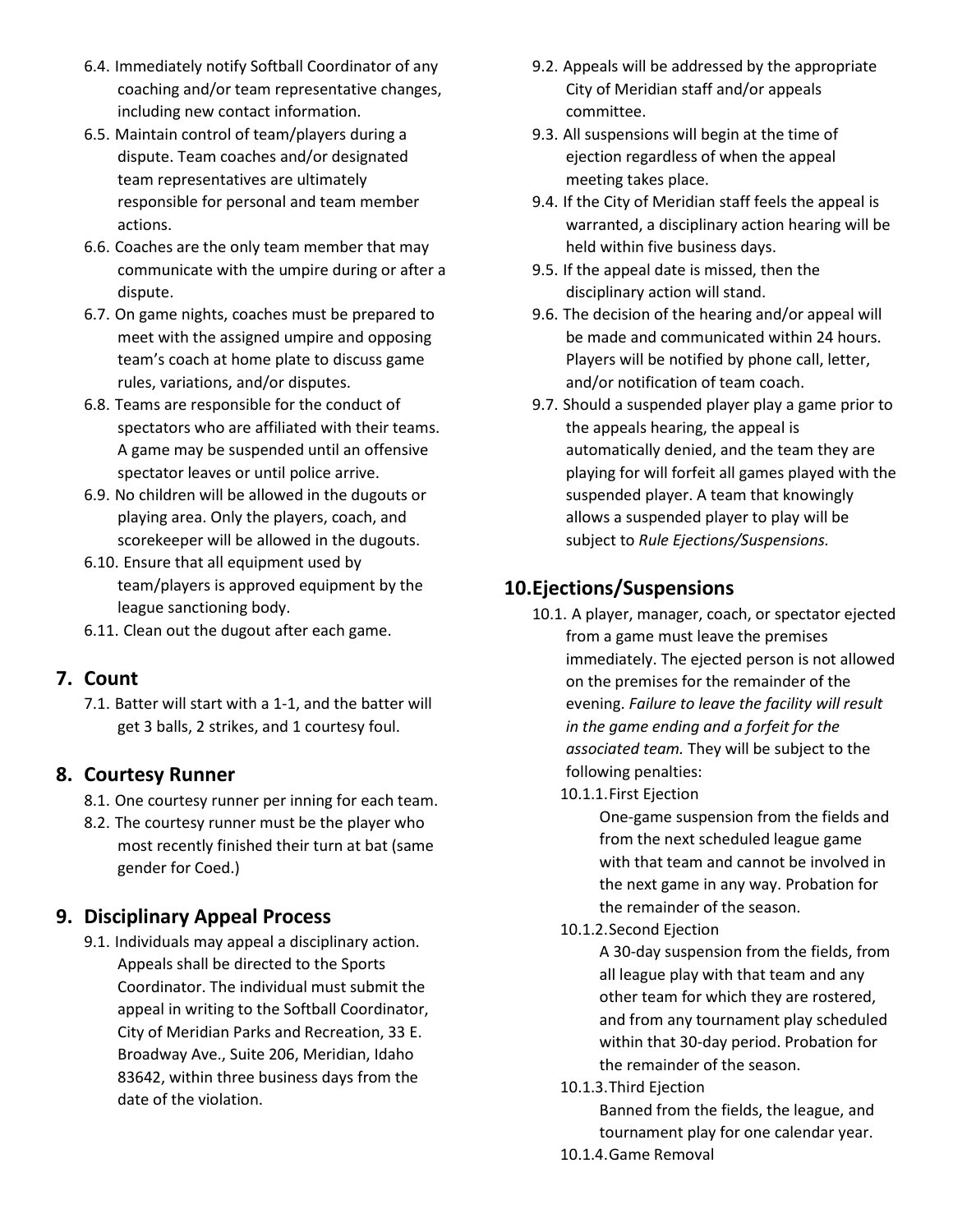At the discretion of the game umpire, a player may be removed from the game for minor infractions.

- 10.2. Teams will be subject to the following penalties:
	- 10.2.1.Any team with 3 or more players ejected from a single game will automatically forfeit the game, and play will be discontinued.
	- 10.2.2.Any team that forfeits more than two games because of disciplinary action will be suspended from the fields and from league play for the remainder of the season.
	- 10.2.3.Teams using an ineligible player or falsifying line-up cards will be assessed the following penalties:
		- 10.2.3.1.Games played by the offending team in which the ineligible player has participated will be recorded as a forfeit.
		- 10.2.3.2.All ineligible players will be removed from the offending team's roster.
		- 10.2.3.3.The team manager will receive a minimum 2 game suspension. A suspended manager cannot participate in the game in any manner (spectator, coach, etc).
- 10.3. Approaching an umpire after the completion of the contest in any negative action.
	- 10.3.1.If any personnel from a team approaches the umpire after the contest in any negative fashion (determined by the umpire and Meridian Parks and Recreation staff), they will receive a multiple game suspension. Severity of the suspension will be determined by the Softball Coordinator. If the individual approaching the umpire is a non-player, the associated manager and the spectator will receive the suspension.
- 10.4. Any player(s) involved in any aggressive physical attack, verbal threat, abusive language will be automatically suspended for a minimum of one year from the date of the infraction up to life. The participant will have the option to appeal the Softball Coordinator and appeal committee following the appeal process

outlined in the *Rule Disciplinary Appeal Process.*

- 10.5. One game suspensions are non-appealable.
- 10.6. Refunds shall not be considered or granted to any player or team who is suspended and/or ejected from play or the fields.

#### **11.Eligibility**

- 11.1. All players must be registered prior to competition. Added players must complete an Official Team Roster and pay the resident fee.
- 11.2. If a roster is checked by the City of Meridian or a roster call is made by the opposing team, and the team being checked is in violation, the current game is forfeited by the team in violation. All roster checks are handled by the City and not the umpires. Coaches for team that have unregistered player will not be allowed to play or coach in the next game. If the team is found to have unregistered player on any subsequent game in the season, a more severe penalty will be imposed on the coach and/or the team, pending review by the Softball Coordinator.
- 11.3. A player may be on a maximum of two rosters in the Meridian Men's Softball Leagues and two rosters in the Meridian Coed Leagues.
	- 11.3.1.The two teams may not be in the same division.
	- 11.3.2.The two teams the player is on cannot be more than two divisions apart. *Example: A player can play on a M1 team and a M3 team.*
	- 11.3.3.Each team may have up to five players who play on other teams no more than two divisions apart. *If divisions are combined to run a league, players can be on two teams but must notify the Softball Coordinator for approval.*
- 11.4. A player will be considered ineligible and potentially banned from play for the remainder of the season or a full calendar year if they do any of the following:
	- 11.4.1.Roster on two or more.
	- 11.4.2.Play prior to completing and filing a signed roster form or pickup player form.
	- 11.4.3.Play under an assumed name.
- 11.5. A City of Meridian representative may check rosters and photo ID at any time, for any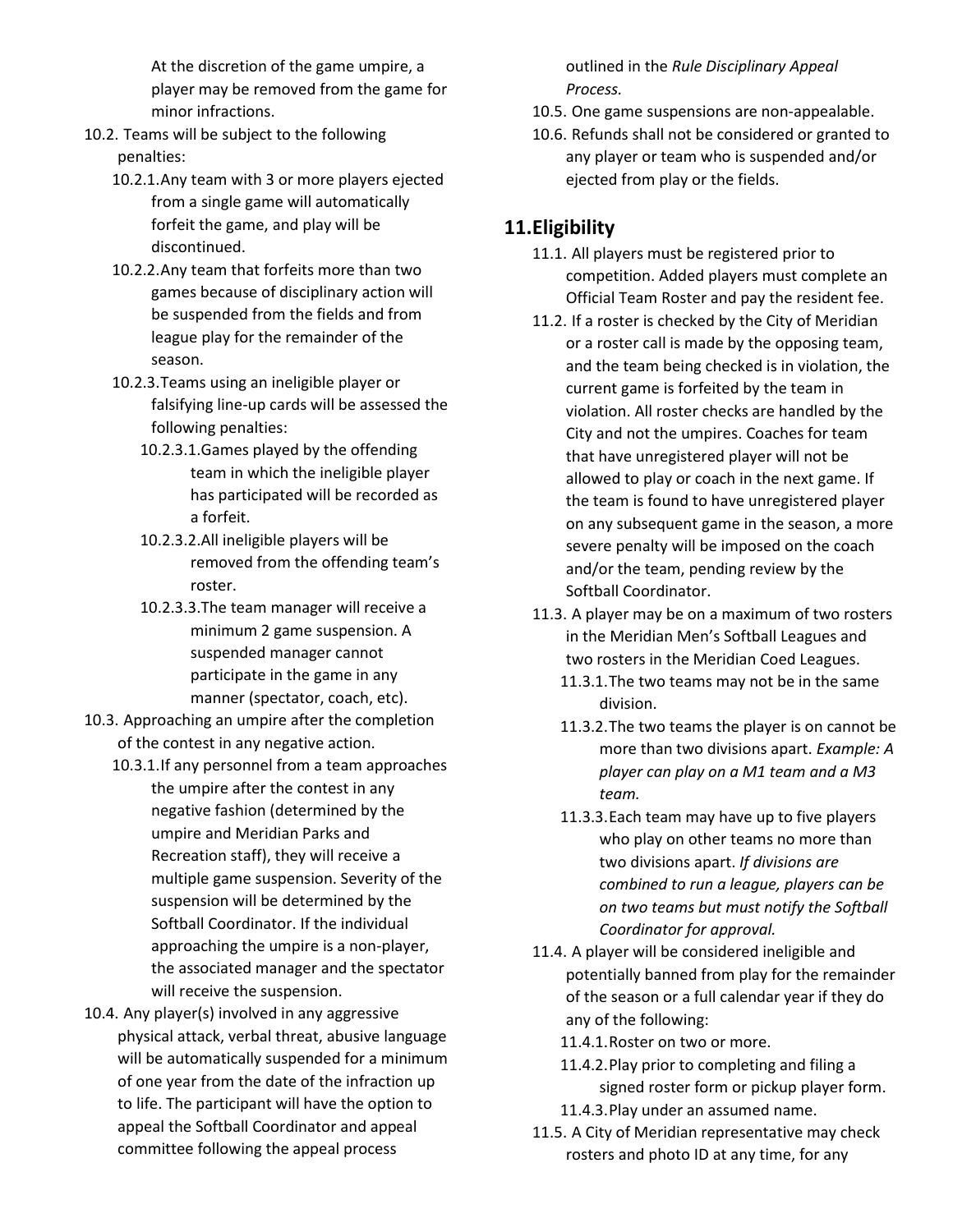reason, for any league. If a player fails to provide proper ID, the player cannot return to play until proper ID is provided. If a player fails to provide ID on any subsequent games in the season with that team, they will not be allowed to play the remainder of games that night and are suspended for one week of play with that team.

11.6. Refunds shall not be considered or granted to any player or team who is suspended and/or ejected from play or from the complex.

#### **12.Equipment**

- 12.1. One new and one used league-approved game ball will be allocated for each game. Game officials will ensure the game starts with one new and one used league-approved ball. It is the responsibility of the batting team to retrieve game balls hit out by their team or replace them with league-approved game balls.
- 12.2. Bats
	- 12.2.1.All bats used in the City of Meridian leagues must meet all of the USA Softball specifications and requirements. The official bat must bear the correct and most current approved markings. [https://www.teamusa.org/USA-](https://www.teamusa.org/USA-Softball/Certified-Equipment/Equipment-Bats)[Softball/Certified-Equipment/Equipment-](https://www.teamusa.org/USA-Softball/Certified-Equipment/Equipment-Bats)[Bats](https://www.teamusa.org/USA-Softball/Certified-Equipment/Equipment-Bats)
	- 12.2.2.A player who enters the batter's box with a non-approved bat will immediately be called out, and the bat will be removed from the game. Should the bat come back into the game the player will be ejected from the game, and receive a one game suspension. Second offense of using a non-approved bat will result in a minimum of a one year suspension from the date of the incident.
	- 12.2.3.Altered/Doctored Bats
		- 12.2.3.1.Umpires may examine a bat at any time if they have reasonable suspicion to believe the bat to be altered, based on appearance or performance. If, upon examination, the bat is suspected to have been modified, the umpire shall identify both the user and the owner of the

bat. The umpire has the authority to immediately take the bat into his/her possession for testing.

- 12.2.3.2.The umpire will turn the bat into the City of Meridian Parks and recreation Department the next day for testing. If the bat passes the test, it will be made available to the player as soon as possible. If the bat fails the test, it will be sent to the USA Softball National Office to undergo further testing.
- 12.2.3.3.If a player refuses to submit a bat to the umpire for examination and/or testing will be immediately called out, ejected from the game and will receive a one year suspension. *The player will be allowed to appeal the one year suspension by writing a formal letter to the Softball Coordinator explaining the appeal. Once the letter is received, it will be discussed by the advisory board.*
- 12.2.3.4.A player who enters the softball field with a bat verified to be altered or modified will face a minimum one year suspension. *The suspension is subject to the discretion of the Softball Coordinator.*
- 12.2.3.5.The barrels of all bats shall be free of audible rattles when shaken. The bat barrels shall not have signs or excessive wear. *Most current rule can be found in the USA Softball rule book and/or [online.](https://www.teamusa.org/USA-Softball/Certified-Equipment)*
- 12.2.3.6.All equipment notwithstanding the foregoing, the USA Softball and local league representatives reserve the right to withhold or withdraw approval of any equipment which in the USA Softball's sole determination, significantly changes the character of the game, affects the safety of participants or spectators, or renders a player's performance more a product of his/her equipment, rather than his/her individual skill.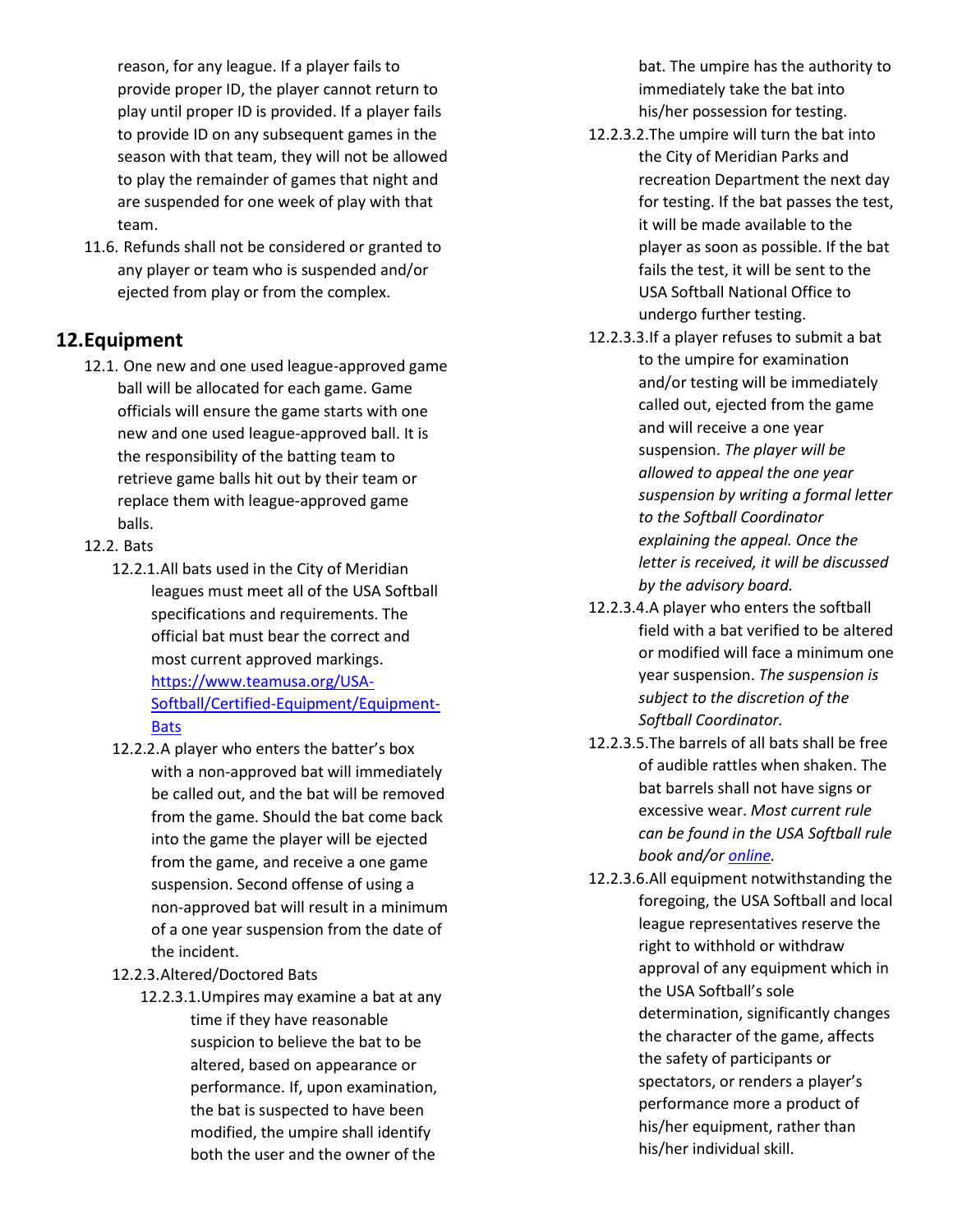- 12.3. Bat Testing
	- 12.3.1.All bats on City of Meridian premises are subject to bat testing at any time, and any bat on premises is considered in use.
	- 12.3.2.It is the responsibility of the owner of a bat having failed the bat test to have the bat retested prior to it being put into play again. If a bat fails the test the bat can no longer be used during league play.

#### **13.Fields**

- 13.1. No soft tossing against the fences.
- 13.2. Any damage to homeowner property from home runs or foul balls will be the responsibility of the player who hit the ball to repair said damage.
- 13.3. Only rostered players, coaches, managers, and team representatives that have read and signed the roster are allowed on the field.

# **14.Forfeits**

- 14.1. One game missed in one night's play constitutes a forfeit.
- 14.2. If a coach knows his/her team is going to forfeit, they must notify City of Meridian a minimum of 24 hours before the scheduled game time to avoid a forfeit fee. Teams must notify City of Meridian of anticipated forfeit, even if it is past the 24-hour deadline, so that the opposing team and the umpire may be notified.
	- 14.2.1.Canceled games will not be rescheduled and will count as a loss for the canceled team.
- 14.3. In the event 14 players remain between the two teams, the umpire will work a forfeited game with a maximum 55-minute time limit. There will be no exceptions to this time limit rule.
- 14.4. Nonappearance Forfeit Penalties
	- 14.4.1.First Offense

Defined as a warning, and next offense will be probation.

- 14.4.2.Second Offense Team on probation for the remainder of the year.
- 14.4.3.Third Offense

Ejection from league for the reminder of the year. No refund will be given for remaining games.

### **15.Home Run Limit**

- 15.1. Home run hitters do not need to touch first base as home runs will be considered a walkoff.
- 15.2. A limit of four over-the-fence home runs may be hit by each team in all Men's Divisions.
- 15.3. A limit of three over-the-fence home runs may be hit by each team in all Coed Divisions.
- 15.4. Only untouched, over-the-fence home runs are considered in the home run limits.
- 15.5. Home runs beyond these limits will be a dead ball out. The "straight progressive" limit will be in effect for the entire games.

# **16.League Standings**

16.1. League standings will be posted weekly on the website. Standings will determine seeding in the end of season tournament.

# **17.League Structure**

- 17.1. Spring/Summer League will consist of 10 regular season games from Late March until June. The season will conclude with a double elimination tournament.
- 17.2. Summer/Fall League will consist of 8 games and concluding with a single elimination tournament.
- 17.3. All games will be played on the following fields; Storey Park on the Herald Cox Field, Bear Creek Park, Tully Park, and Discovery Park.
- 17.4. Coed games will be played on Monday and Wednesday. Friday's will be used as needed.
- 17.5. Men's games will be played on Tuesday and Thursday. Friday's will be used as needed.
- 17.6. Games will be scheduled between the times of 6:15 p.m. and 10:00 p.m.
- 17.7. Time choices are not guaranteed. There will be no time preferences during the end of season tournaments.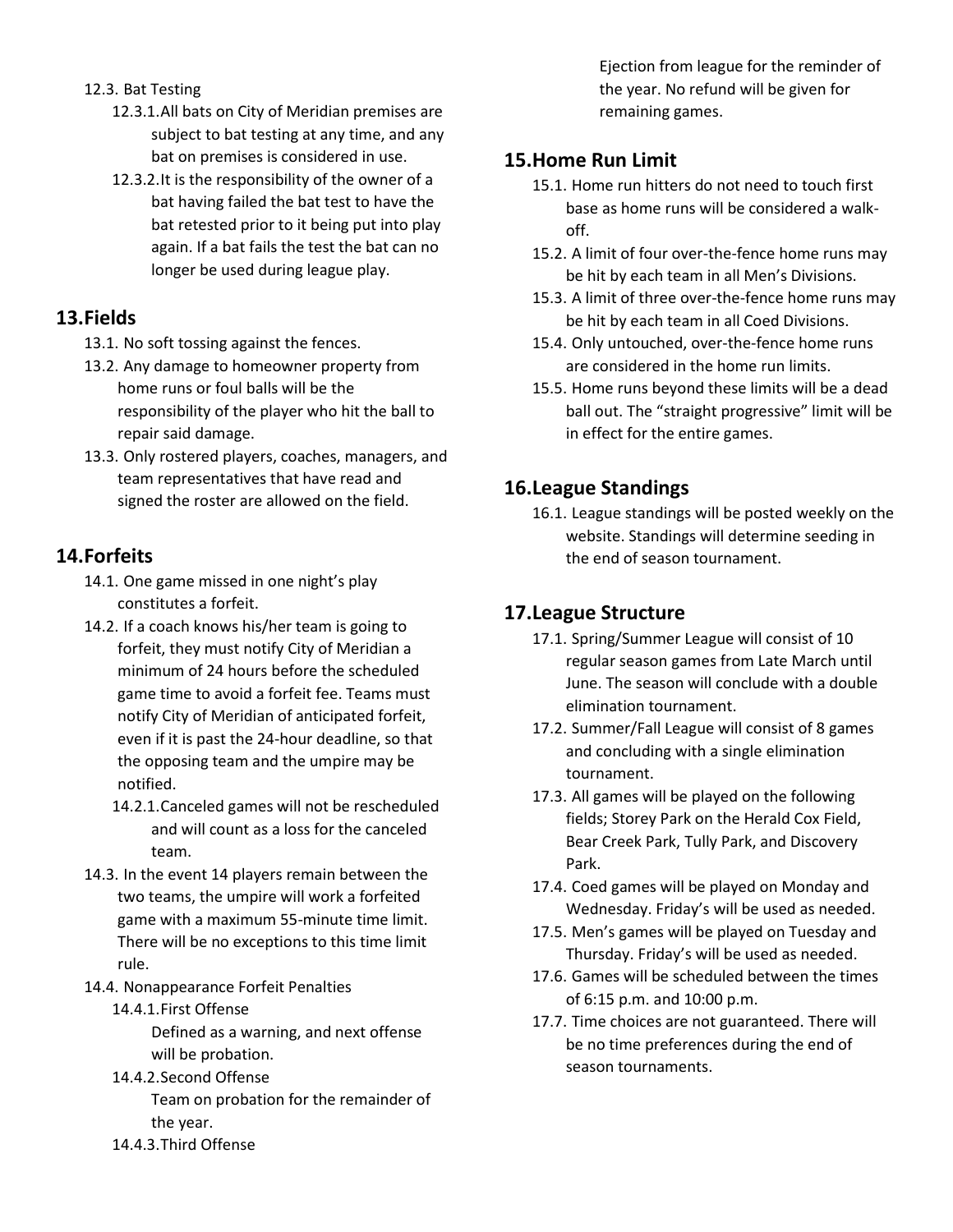# **18.Minimum Number of Players**

- 18.1. Teams may start or finish a game with as few as 8 players.
	- 18.1.1.The missing players will bat in the lowest possible position(s) in the batting order. An out will result in all missing player's batting positions.
	- 18.1.2. If additional players arrive after the game has started, the players will bat in one of the open batting positions.
	- 18.1.3.An extra hitter may be added to the lineup after the game begins only if that team has not already started their second time through the lineup.
	- 18.1.4.A team can play short-handed in any position they choose, other than pitcher or catcher.
- 18.2. 6:15 p.m./6:30 p.m. games when a team has fewer than 8 players at game time, a tenminute "Grace Period" will take effect.
	- 18.2.1.The game clock will still start on-time. The grace period will not be added on to the end of the game.
	- 18.2.2.The team with fewer than 8 players will automatically become the visiting team. *If they do not get their 8th player before they go on defense, they will forfeit or finish out the 10 minute grace period.*
	- 18.2.3.Teams must have at least 1 player present for the Grace Period to take effect. If there are no players at the field at game time, the game will be cancelled and there will be no Grace Period.
	- 18.2.4.If both teams have fewer than 8 players at game time, there will be a coin flip to determine the home team and the grace period will begin. If neither team has 8 or more after the 10 minutes, it will be considered a double forfeit.

#### **19.Music**

- 19.1. Music with profanities being played by teams or players will not be allowed.
- 19.2. Music levels must be played at a safe level not inhibiting the opposing team's communication.
- 19.3. If officials or the opposing team deems the music to be too loud, it must be turned down or off.

### **20.Park Ordinances**

- 20.1. Park Ordinance prohibits alcoholic beverages in the park without a permit. Permits are only available for special events or shelter reservations (not sports teams).
- 20.2. Park Ordinance prohibits smoking in the park but smoking is allowed in the parking lots.
- 20.3. Participants or spectators will be asked to either leave the premises or dump their alcohol out.

# **21.Pick-up Players**

- 21.1. Teams will be allowed 5 pick-up players per season, during regular season only. *There are no pick up players for the end of season tournament.*
- 21.2. You can use multiple pick-up players per game.
- 21.3. Pick-up players are eligible for one game only.
	- 21.3.1.Before a pick-up player plays in their second game, they must sign the roster and pay their residency fees before they play.
- 21.4. Pick-up players cannot be currently playing in a higher league.
- 21.5. All pick-up players need to sign the one time use waiver located at the fields. This needs to be completed prior to the start of the game.
	- 21.5.1.If teams get caught using a pick-up player without signing the waiver, that team will forfeit the game and the manager will be suspended for one game.

# **22.Profanity**

- 22.1. The City of Meridian Parks and Recreation fields will, at all times, offer a family atmosphere; therefore, profanity is considered unsportsmanlike behavior and is unacceptable.
- 22.2. Any use of profanity will result in an automatic out for the next batter. Unless batter is still at bat, then the current batter is called out. If unsportsmanlike behavior continues, the player will be ejected. Should the coach not gain control of his/her team and profanity continues, the team will forfeit the game.
- 22.3. Excessive profanity, abuse, or unsportsmanlike behavior could result in a player, coach, or spectator being asked to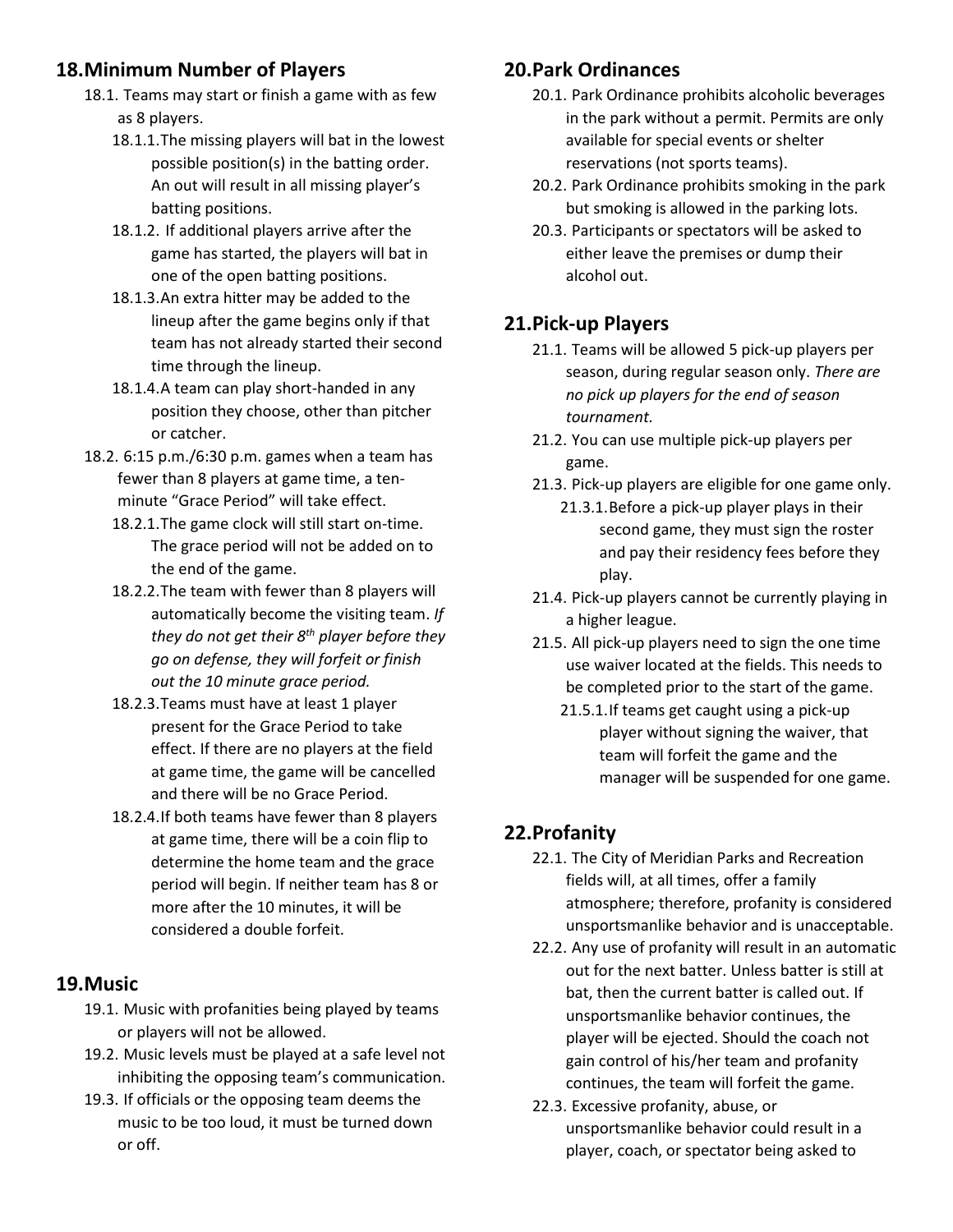leave on their first offense. See *Rule 1 Code of Conduct.* Enforcement of this section of rules and regulations is the responsibility of City staff and/or the on-duty umpires.

22.4. Any use of the 'f' word will result in a immediate ejection. Quiet use will result in a bench sit down for the remainder of the game; however, the player will be eligible to play the next game. Loud use of the 'f' word will result in an immediate ejection.

#### **23.Protests and Umpires**

- 23.1. Coaches and managers are allowed to question an umpire's call.
- 23.2. Coaches and managers may only protest the umpire's interpretation of playing rules or player eligibility.
- 23.3. Judgment calls such as safe/out, fair/foul, or calling a game due to rain, may not be protested. Once the umpire renders a ruling, that ruling will stand.
- 23.4. Should a player, coach, or manager choose to protest a call, the protest must be made to the umpire immediately and prior to the next pitch. Once the next pitch occurs the specific protest cannot be launched.
- 23.5. The written protest (email to the Softball Coordinator) must be filed within 24 hours of the game in question and the protest must contain: the date, time, location of the game, names of the teams, name of the umpire and scorekeeper, the rule(s) and section(s) of rule allegedly misinterpreted, the conditions surrounding the making of the decision and all other essential facts involved in the matter protested.
- 23.6. A player eligibility protest (not a roster check) may be verbal or written and can be made at any time during the game, but must occur before the final out is made.
- 23.7. A '12 hour rule' will take effect if there is a complaint about an umpire.
	- 23.7.1.Manager's wishing to complain about an umpire must wait 12 hours after the completion of the game.
	- 23.7.2.After waiting 12 hours (allowing time to cool off and become collected), please submit written complaints to the Softball Coordinator.
- 23.7.3.The 12 hour rule is in effect when you feel the umpire was:
	- 23.7.3.1.Not giving full effort.
	- 23.7.3.2.Not in proper position.
	- 23.7.3.3.Making incorrect calls.
	- 23.7.3.4.Misapplying the rules (if not protested).
	- 23.7.3.5.Purposely giving calls to the other team.
	- 23.7.3.6.Wearing inappropriate uniform/gear.
- 23.7.4.Complaints about umpires can be made immediately if manager feels the umpire was:
	- 23.7.4.1.Under the influence of drugs or alcohol.
	- 23.7.4.2.Putting players in danger by allowing teams to get out of control.
	- 23.7.4.3.Showing up late or not at all to games.
	- 23.7.4.4.Using profanity towards participants of fans.

# **24.Rain Outs and Umpire No Show**

- 24.1. Rain out games will be determined by 4 p.m. the day of the game. Call the Rain Out phone number 208-489-0560.
- 24.2. Coaches and team representatives are responsible for informing all players of this procedure.
- 24.3. In the event of a rain out, games will be reschedule later in the season if time permits. Updated schedules will be posted online.
- 24.4. If an umpire does not show up for a game, the game(s) will be rescheduled.
- 24.5. Teams may elect to use a volunteer umpire, instead of rescheduling the game. If teams elect to use a volunteer umpire, both managers need to sign a statement in the official book agreeing to this. If both managers agree and a volunteer umpire is used, there will be no protests allowed for rule applications.

#### **25.Registration**

25.1. Team fees for the Men's and Coed league must be submitted to the City of Meridian Parks and Recreation office by 5:00 p.m. on the last day of registration. Registration deadlines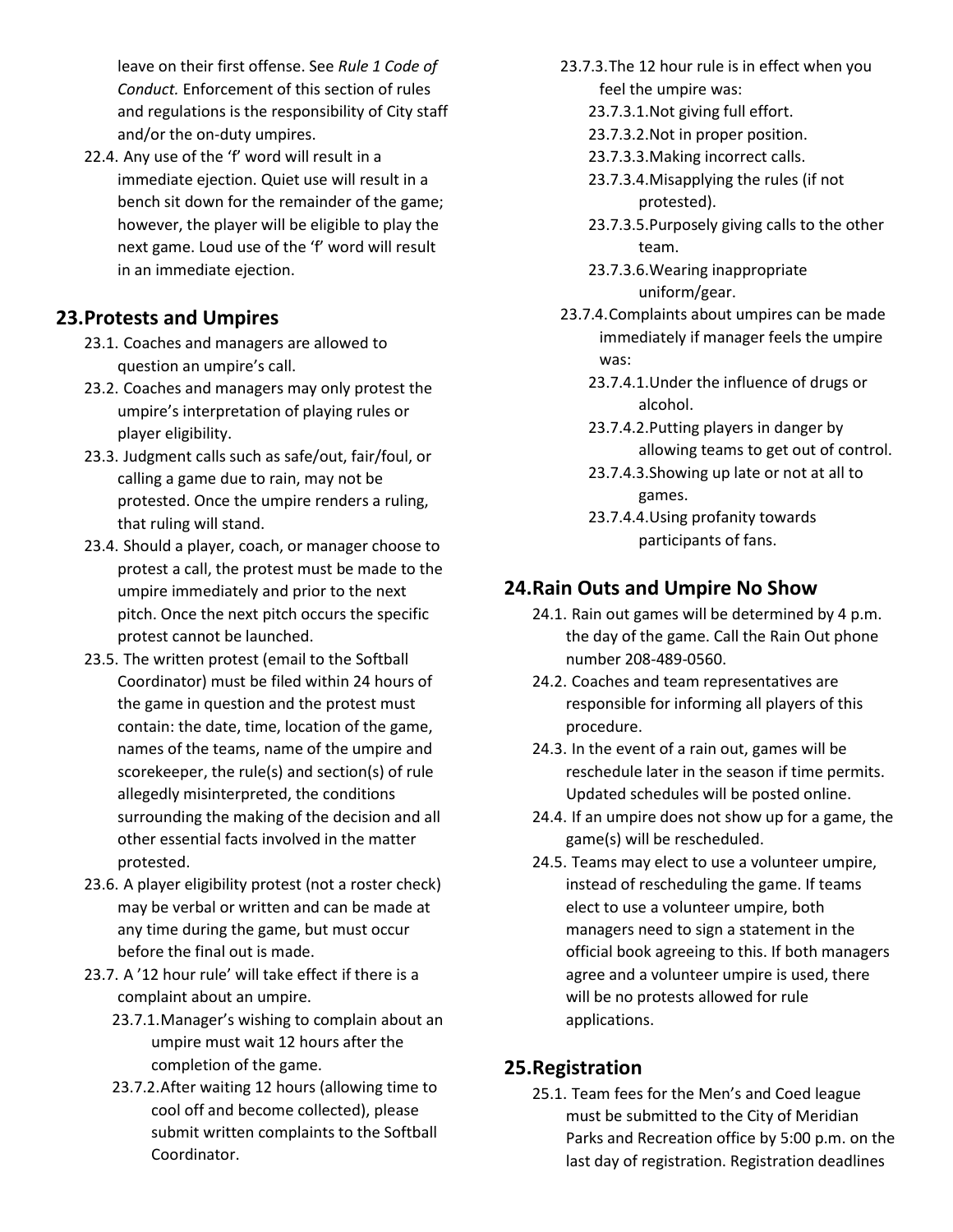can be found on the website. *Late registration will be held until the league fills, or once the schedule has been made.*

#### 25.2. Registration Fees:

- 25.2.1.Team Fee: Found on the registration form for the current season.
- 25.2.2.Meridian Resident Player Fee: \$10 per player.
- 25.2.3.Non-Meridian Resident Player Fee: \$20 per player.

*Player fees are non-transferable from player to player.*

- 25.3. Refund Policy:
	- 25.3.1.To receive a refund, requests must be made 3 business days prior to the registration deadline. Managers will receive a full refund minus a \$5 handling fee.
	- 25.3.2.No refunds, whether player fees or team fees, will be given after 3 business days prior to the registration deadline.

#### **26. Reschedules**

- 26.1. Games will not be rescheduled unless there is extenuating situations.
- 26.2. If the game is less than a week out the game will not be rescheduled.
- 26.3. If the game is unable to be rescheduled due to unavailable field space or the opposing team cannot make what options are available, the game will be considered a forfeit.
- 26.4. Tournament games will not be rescheduled. *Teams with players playing on multiple teams will need to plan accordingly if there are conflicts of schedules.*

#### **27.Roster**

- 27.1. Official team rosters are due at the time of registration.
- 27.2. All players must be on the official team roster.
	- 27.2.1.An official roster must have a minimum of 8 players listed on the roster at time of registration.
		- 27.2.1.1. Rosters with less than 8 players at the time of registration will be charged the Non-Meridian Resident Player Fee for empty spots up to the 8<sup>th</sup> spot.
- 27.2.2.There is no limit to the number of players you may have on your roster.
- 27.2.3.Roster additions or changes will only be accepted at the City of Meridian Parks and Recreation office between 8 a.m. and 5 p.m., Monday through Friday and will not be accepted on the field.
- 27.3. Participants must sign the roster prior to playing in their first game.
	- 27.3.1.The City of Meridian does not provide medical or accidental insurance coverage. The parent/guardian/participant is responsible.
- 27.4. Teams will be randomly selected to show proof of residency. If teams cannot provide a proof of residency, the team manager along with the player or players that cannot show proof of residency will receive a two game suspension and all games played will be considered a forfeit. Teams will be notified of a residency check one week before their next game.
- 27.5. A player may be allowed to change teams once during the season.
- 27.6. Team rosters freeze when there are two regular season games left.
	- 27.6.1.The Softball Coordinator can give permission to add players after the deadline in the case of extenuating circumstances, such as injury but not limited to. If a team is granted permission to add players after the deadline, the following policies come into effect:
		- 27.6.1.1.The injured player being replaced will be removed from the roster and cannot participate for the remainder of the season and tournament. *Written proof of injury may be requested. No refunds will be given to players.*
		- 27.6.1.2.The added player will be required to pay the residency fee.
		- 27.6.1.3.If the Softball Coordinator deems the player is too skilled for the division, that player will be removed with no refund. No additional players will be added for that team. Once the tournament starts, no players can be added for any reason.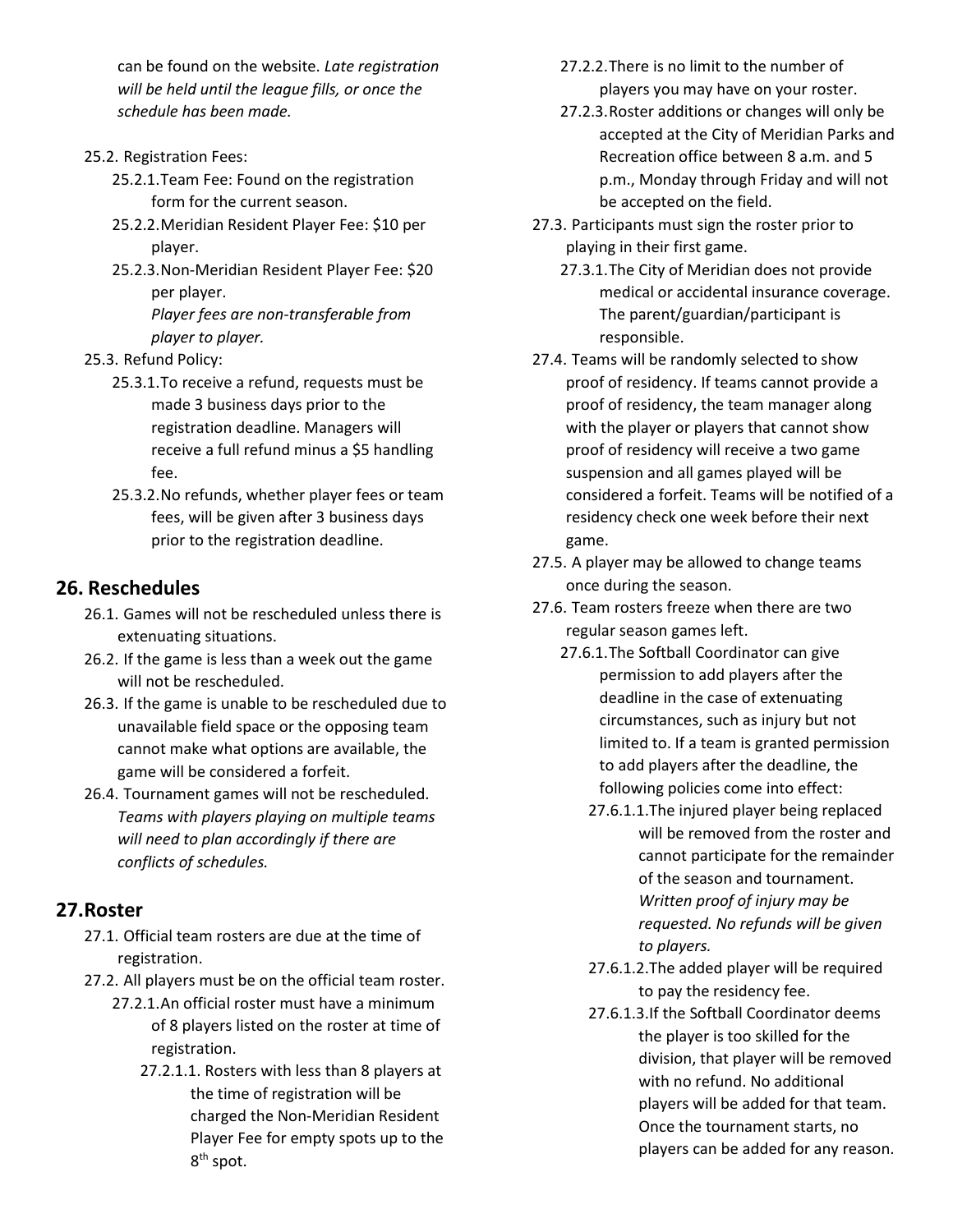#### **28.Roster Protests**

28.1. A team's roster must be protested prior to the first pitch of the third inning. Once the third inning has started, a protest may not be initiated.

Exception: *Should a team add a player during the course of the game, a protest may be made at the time of the addition.*

- 28.2. If a manger elects to do a roster check, both teams will be checked.
- 28.3. Players shall bring with them some form of ID to all games in case of proof of identity is requested by the scorekeeper to verify player eligibility. Acceptable forms of ID are:
	- 28.3.1.Any form of government ID
	- 28.3.2.Student ID cards
	- 28.3.3.Pictures of the above ID

#### **29.Score Book and Lineup**

- 29.1. Each field will be provided a scorekeeper by the City of Meridian. In the event a scorekeeper is not provided, the home team will be the official score book. *It is advised that each team communicate the score at the end of each inning.*
- 29.2. Each team shall provide a lineup to the score keeper prior to the beginning of the game.
- 29.3. Coed Lineups
	- 29.3.1.There must be an even number of hitters in the lineup for all Coed Divisions. Example: If a team bats 13, there will be an out in the 14<sup>th</sup> spot. To avoid taking an out, team can bat 12 and have the extra hitter rotate with another hitter. These two hitters must rotate every at bat. Each hitter cannot play in the field at the same time. If one of these hitters gets hurt or cannot participate in the game for any reason, the turn in the rotation can be filled by the partnering player.

#### **30.Stealing**

30.1. Stealing is not allowed.

#### **31.Team Reclassification**

31.1. At mid-season, City of Meridian staff will reexamine the classification of all teams. Teams will be evaluated as a team to possibly be

moved up or down leagues, which can include being moved to a different division. Teams will be examined that meet one or more of the following:

- 31.1.1.Teams with a winning percentage of .750 or higher, in which the majority of those wins are by 6 runs or more.
- 31.1.2.Teams with a winning percentage of .250 or less, in which the majority of those losses are by 6 runs or more.
- 31.2. If a team feels they need to move up or down a division after the first two games, contact the League Coordinator. *This is not a guarantee as other factors can determine the move.*
- 31.3. Teams will not be allowed to move up or down a division once the 2<sup>nd</sup> half schedule is released.
- 31.4. Teams may ask to move up or down in the end of season tournament, but must ask prior to the schedules being published.

#### **32.Time Limit**

- 32.1. League play will maintain a 70-minute running game clock controlled by the umpire. The official scorekeeper and the umpire will coordinate the game clock and written in the official scorebook.
- 32.2. The clock begins immediately after the coin flip to determine home team.
- 32.3. No new innings will start after the time limit has been reached, even in the case of a tie.
	- 32.3.1.In the event of a tie game and the time limit has not been reached, extra innings may be played until the tie is broken or the time limit is reached. *During tournament play, extra innings must be played to determine a winner, even if the time limit has been reached.*
	- 32.3.2.All extra innings will be played using the international tie-breaker method (the last batter from the previous inning starts on second base.)
- 32.4. All innings started will be completed, unless an inning cannot be finished due to a safety issue such as darkness or weather. The game will revert back to the last completed inning.
	- 32.4.1.If the game has completed 4 innings and then called due to safety issue, the game